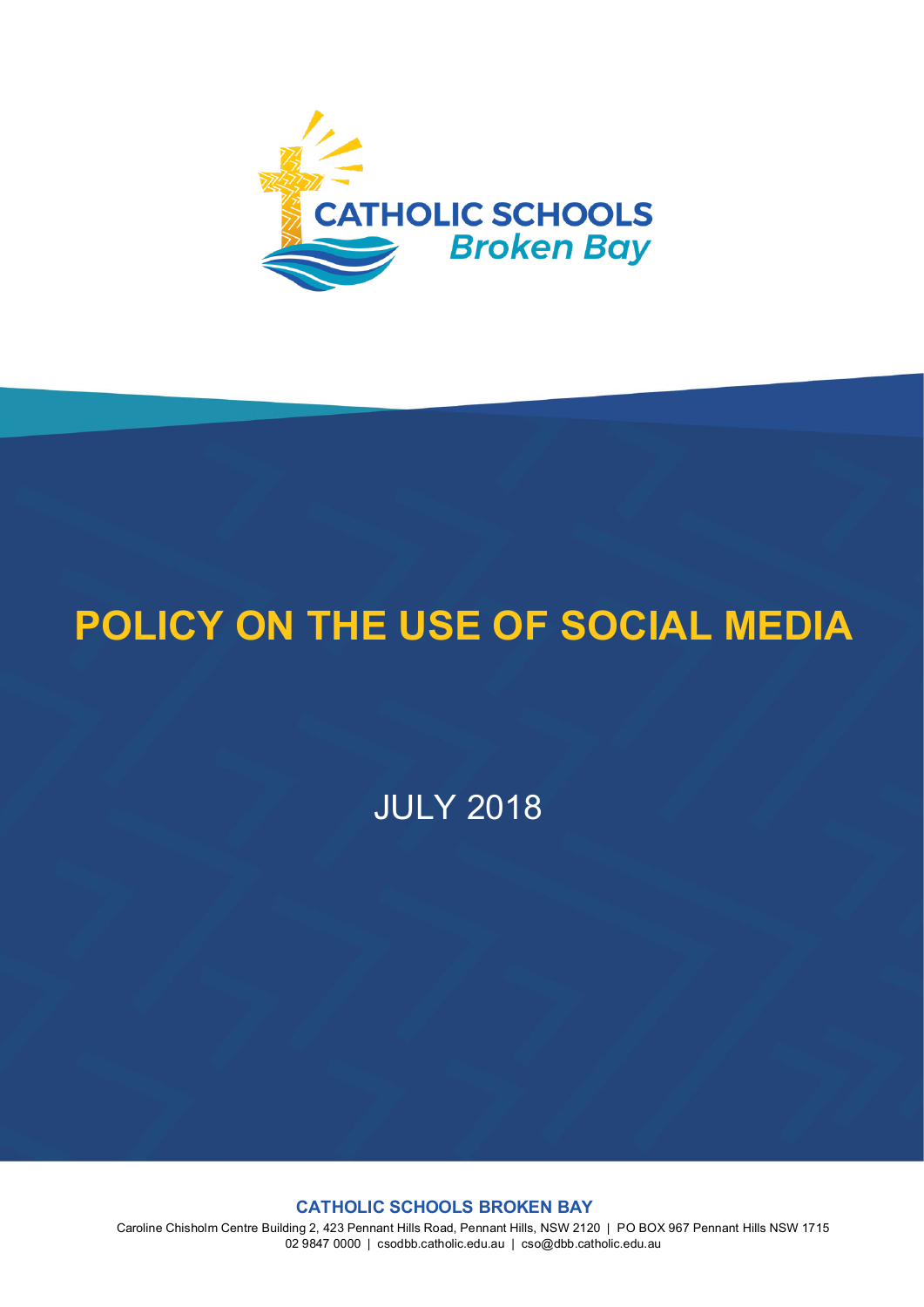## **1. PURPOSE**

The purpose of this policy is to provide guidance about the use of social media in the educational, administrative and personal contexts for staff members employed by Catholic Schools Broken Bay (CSBB). This guidance includes staff members' use of social media in the school context with students and parents and the maintenance of professional standards in a staff member's own use of social media. This policy has been constructed to assist in protecting students and staff members of CSBB.

# **2. POLICY FRAMEWORK**

### **Catholic Context**

Recent church documents provide a starting point for how staff members should engage with social media and utilise it in an educational setting. They address specifically the opportunities and challenges of using social media in the Church context.

In its 2009 Social Networking Protocol of the Catholic Church in Australia<sup>[1](#page-1-0)</sup> the Australian Catholic Bishops Conference stated:

*The overarching principle ….. should be that of human dignity, and at each step in the social networking endeavour, care should be taken by church personnel to ensure that the innate dignity of each person is upheld.*

*Clear distinctions should be maintained between personal and professional communication in the social networking environment.*

*The use of photographs or videos should be carefully monitored, and permissions should be sought from all who appear in photographs or videos before being posted or tagged.*

*[Social networking should be used] to build appropriate relationships that can encourage and foster growth in faith. This engagement should facilitate a growing in relationship with Christ.*

In anticipation of World Communications Day in June [2](#page-1-1)014<sup>2</sup>, Pope Francis stated:

*The revolution taking place in communications media and in information technologies represents a great and thrilling challenge; may we respond to that challenge with fresh energy and imagination as we seek to share with others the beauty of God.*

The Melbourne Declaration on the Educational Goals for Young Australians<sup>3</sup> (MCEETYA, 2008) recognises the new challenges associated with the digital age:

*Rapid and continuing advances in information and communication technologies (ICT) are changing the ways that people share, use, develop and process information and technology. In this digital age, young people need to be highly skilled in the use of ICT.*

<sup>1</sup> <http://mediablog.catholic.org.au/?p=335>

<span id="page-1-1"></span><span id="page-1-0"></span><sup>2</sup> [http://w2.vatican.va/content/francesco/en/messages/communications/documents/papa-francesco\\_20140124\\_messaggio](http://w2.vatican.va/content/francesco/en/messages/communications/documents/papa-francesco_20140124_messaggio-comunicazioni-sociali.html)[comunicazioni-sociali.html](http://w2.vatican.va/content/francesco/en/messages/communications/documents/papa-francesco_20140124_messaggio-comunicazioni-sociali.html)

<span id="page-1-2"></span><sup>3</sup> [http://www.curriculum.edu.au/verve/\\_resources/National\\_Declaration\\_on\\_the\\_Educational\\_Goals\\_for\\_Young\\_Australians.pdf](http://www.curriculum.edu.au/verve/_resources/National_Declaration_on_the_Educational_Goals_for_Young_Australians.pdf)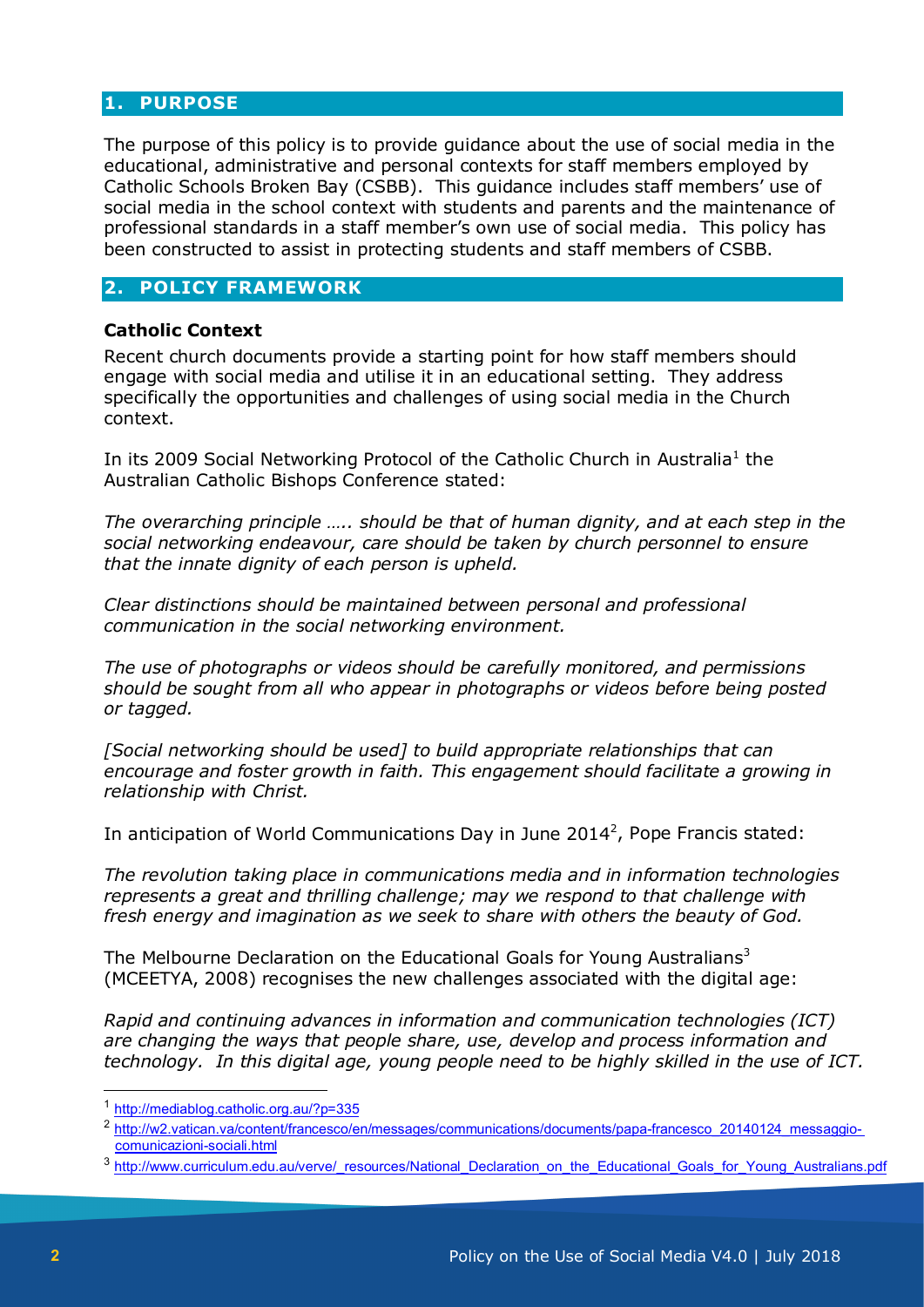The Australian Curriculum requires that students develop ICT capability as they learn to use ICT effectively and appropriately to access, create and communicate information and ideas, solve problems and work collaboratively in all learning areas at school, and in their lives beyond school. The capability involves students in learning to make the most of the technologies available to them, adapting to new ways of doing things as technologies evolve and limiting the risks to themselves and others in a digital environment.<sup>4</sup>

# **Definition of Social Media**

Social media is defined as any form of online publication or presence that allows interactive communication including, but not limited to, social networks, blogs, internet websites, in-App messaging/forum services, internet forums, and wikis. Examples of social media include, but are not limited to, Facebook, Twitter, YouTube, Google+, Flickr.2 and Tumblr.

Online learning communities include both communities created by teachers and/or students for internal use within a school and communities created by a third party and accessed by CSBB teachers and students. Examples of online learning communities include, but may not be limited to, technologies such as Edmodo, Google Classroom, Class Dojo, and SeeSaw.

This policy does not stand alone. It must be read and interpreted alongside other relevant CSBB policies. This policy is aligned to the Pastoral Care Policy<sup>5</sup> and has been developed to assist in sustaining safe and supportive school environments that uphold the dignity of the human person.

## **Principles**

This policy is underpinned by the following principles:

- Online behaviour should at all times demonstrate a Christ-centred respect for the dignity of each person.
- Staff members are expected to conduct their activities in a manner that supports and advances the mission of Catholic schooling in the Diocese – the education and formation of students in Catholic discipleship.
- Social media is a powerful tool for learning when used in an informed and considered manner.
- State and Federal legislation and the child protection protocols and policies of CSBB must always be observed.
- Staff members and student online interaction must have a clear purpose and occur only in an educational context.
- Staff members and students must behave in an ethical manner when interacting and using online community sites and resources.
- Staff members' personal social networking online must be congruent with the professional standards expected of staff members in a Catholic school.

<span id="page-2-0"></span><sup>4</sup> <http://australiancurriculum.edu.au/f-10-curriculum/general-capabilities/information-and-communication-technology-ict-capability/>

<span id="page-2-1"></span><sup>5</sup> [http://www.csodbb.catholic.edu.au/\\_uploads/rsfil/002274\\_ceac.pdf](http://www.csodbb.catholic.edu.au/_uploads/rsfil/002274_ceac.pdf)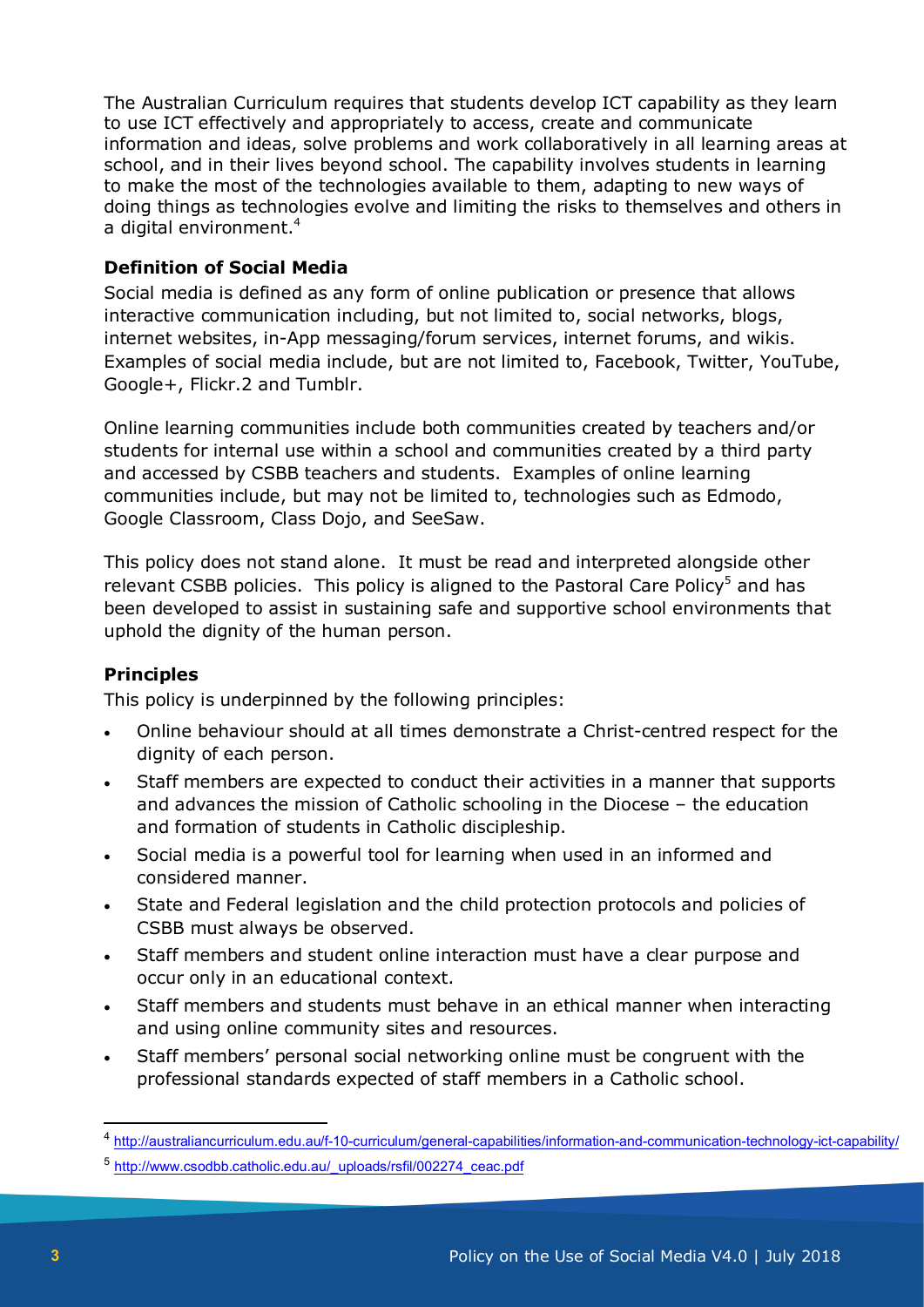- Professional Learning programmes are provided in schools for staff members on the appropriate use of social media and for parents through CSBB Parents and/or school based initiatives.
- Educational programmes are provided for students to ensure the appropriate use of social network and community learning sites on the Internet.

# **3. POLICY CONTENT**

#### **Staff Use of Social Media in Learning Contexts**

Staff members are able where appropriate to use online learning communities with their students in order to achieve educational outcomes. In doing so, teachers and school authorities have a duty of care to take reasonable measures to protect students from risks of harm that are reasonably foreseeable.

When using online community sites with students, consideration must always be given to the age and development of students. Relevant age limits for students using social media platforms must be strictly observed.

Staff members must ensure that they prepare students to act in accordance with the guiding principles before using online community sites for learning.

The use of online community sites that support an educational or administrative function must be authorised by the principal or his/her delegate. The decisionmaking process must include an assessment of risk with regard to teacher and student safety.

Parental/carer permission must be obtained for students to register and/or engage with online learning communities. This permission should be in writing and signed by the parent/carer.

Staff members must respect students' rights to privacy in academic work, records and results when posting online.

Any learning activity must not be linked back to a student's own personal social network page.

#### **Staff Members Using Social Media and Online learning Communities with Students**

Staff members must discuss any use of online community sites with the principal or his/her delegate outlining the activity and its educational goals before establishing a social media site for use with students.

Students need clear instruction about their responsibility for appropriate interaction with others and suitable content posting online. Students who do not follow the conditions of the school may be denied any further on-line access.

Students should be taught about the appropriate use of social media within the context of cyber-safety education and responsible digital citizenship. The posting online of school, student or staff member photographs needs to be carefully considered in the context of privacy requirements and the CSBB Privacy Policy.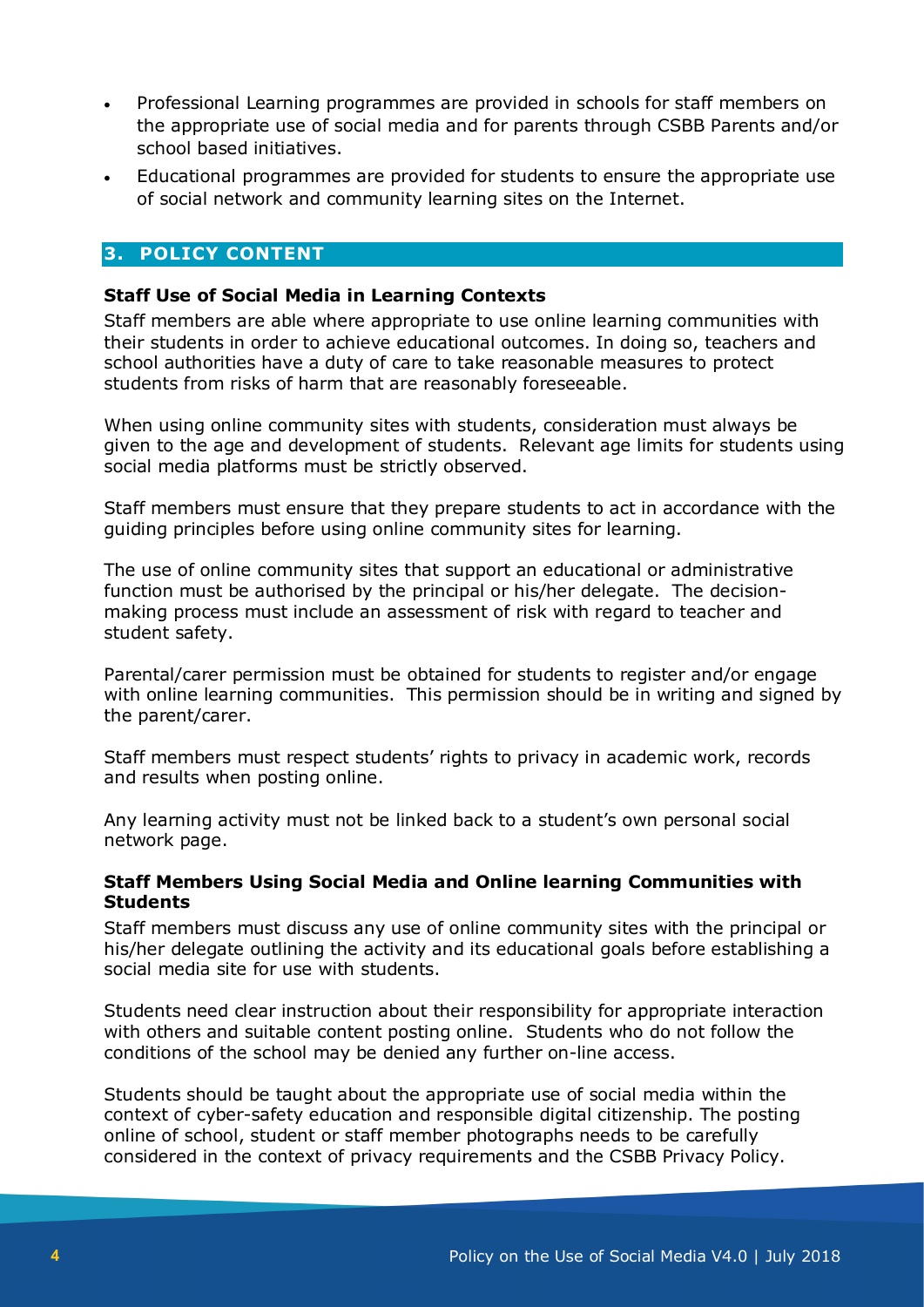Another teacher or member of the school leadership team must also have full administrator access to the site.

Any social media site created by a staff member needs to be monitored by that staff member frequently and actively. In the event of inappropriate material being posted on the site the staff member needs to capture the inappropriate material for the purpose of clarifying with the student or students what it is about, store that captured content and then delete the on-line content found to be inappropriate. Inappropriate posts must be reported to the school principal or team leader

## **Staff Personal Use of Social Media**

Staff members should not accept students as 'friends' on their own social network sites or interact with students on social networking sites.

Staff members must not discuss students or co-workers or publicly criticise school policies or personnel on social networking sites.

Staff members must not post images that include students on social networking sites.

Staff members must not conduct themselves or communicate in a manner inconsistent with the Catholic ethos or values of CSBB or that in any way brings themselves or CSBB into disrepute.

Staff members must ensure any posting to social media or blogging sites is consistent with the standards expected of professionals in Catholic education.

#### **Maintaining Professional Standards**

It is acknowledged that there may be rare occasions when staff and former students communicate through their personal social media accounts e.g. in youth ministry. However, staff members should be aware that communicating with former students through personal social media accounts may be in breach of Professional Guidelines for staff or may be perceived to be compromising their professionalism even though a professional relationship no longer exists. Contact with former students leaves a staff member open to allegations that the staff member used his or her position to develop and maintain a personal relationship with the student before the student left the school. This may require an investigation and/or action under the Child Protection: Addressing Allegations of Inappropriate Behaviour by Staff Policy.

Staff members should ensure that they use social media both in a personal or a professional context to represent the Catholic workplace well, and not to use social media to bring themselves or their employer into disrepute.

Employees need to understand that their digital communication may never be regarded as private or confidential when it relates to students and their parents.

#### **Professional learning**

It is the responsibility of each school to provide professional learning for staff members in implementation of this policy. The Education Officer - eLearning can advise and/or support school leaders in developing appropriate professional learning.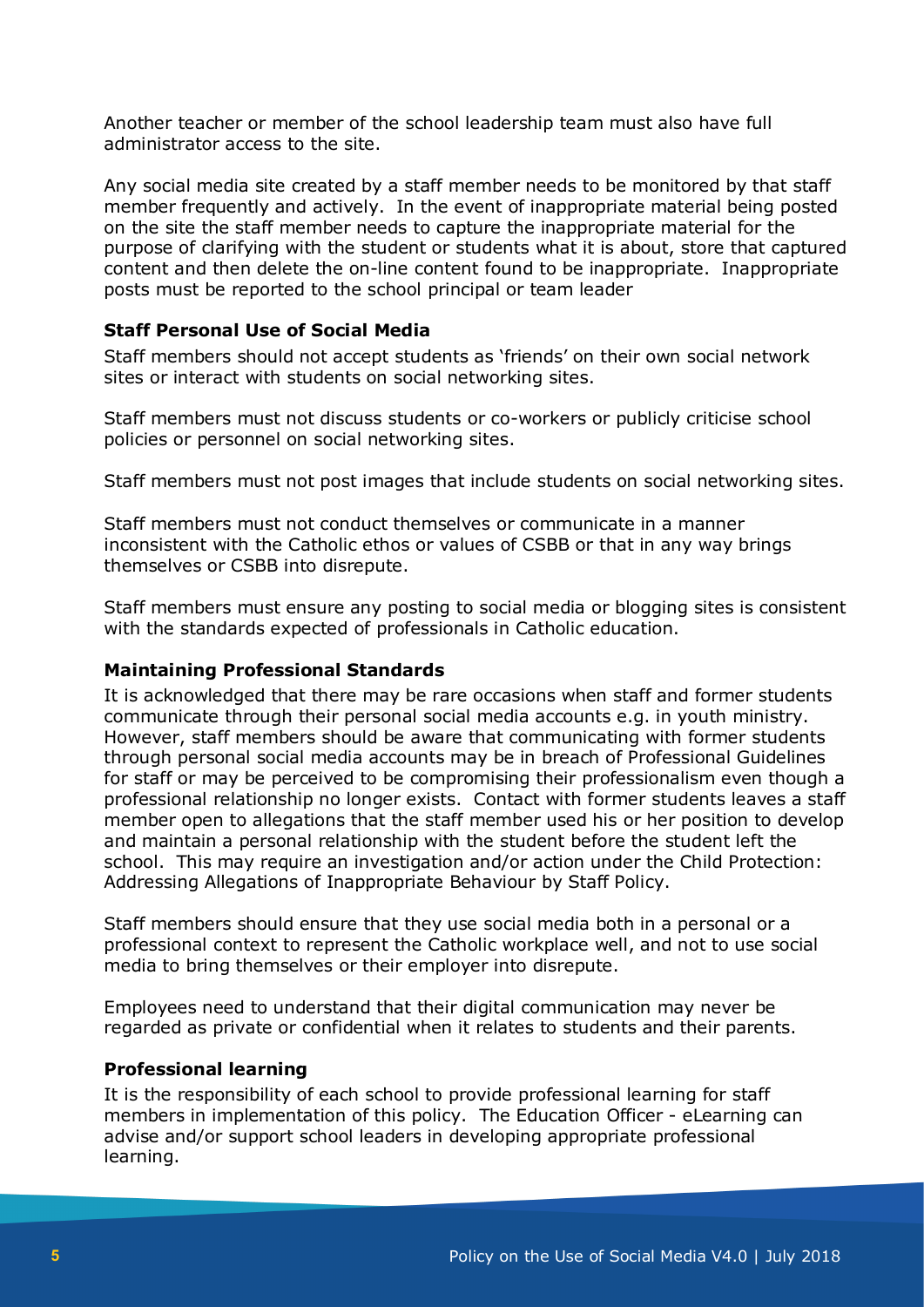In meeting the obligations of this Policy, each CSBB School will need to ensure that:

- 1. Staff have access to an electronic and/or hard copy of the current policy; and
- 2. Staff have an opportunity to receive clarification around aspects of the policy that they may not fully understand.

Whilst aspects of the Social Media Policy may be treated within the context of staff induction, the induction of new staff to the diocese and the early career teacher induction programmes, it is important that school records such as the meeting agendas and staff meeting minutes reflect activity related to the implementation of this Policy. This will assist in determining Policy compliance within the context of school review and/or related enquiry.

## **Community use of social media**

Schools are increasingly embracing social media to communicate with parents about school events and to share experiences of students' learning. It is a powerful tool to build relationships between parents and the school and among the parent community, and enables parents to have a window into their child's school day.

However social media also has the potential to be a destructive influence within a school community. Irritations and grumbles that might once have been the subject of a brief exchange among two or three parents, face-to-face or on the phone, now have the capacity to reach people through the school community and beyond it.

Not only can this escalate a minor grumble into a major issue, it can harm the reputation of a school, staff member or student, polarise a community and in the most serious cases where false allegations are made about an individual, open the person making the post to a defamation action.

In order to maximise the benefits of social media, both official school sites and private sites, it is recommended that members of the community follow these guidelines:

- Respect each person's human dignity.
- Community members should not post something on social media they would not say to someone in person.
- Complaints should be raised with the school in accordance with the Complaints Handling Policy.
- All community members should be respectful of other people's privacy, particularly that of students.
- If a person is uncomfortable about someone else's social media comment on a private site, they should express their concerns and if the person does not desist, unsubscribe from the site.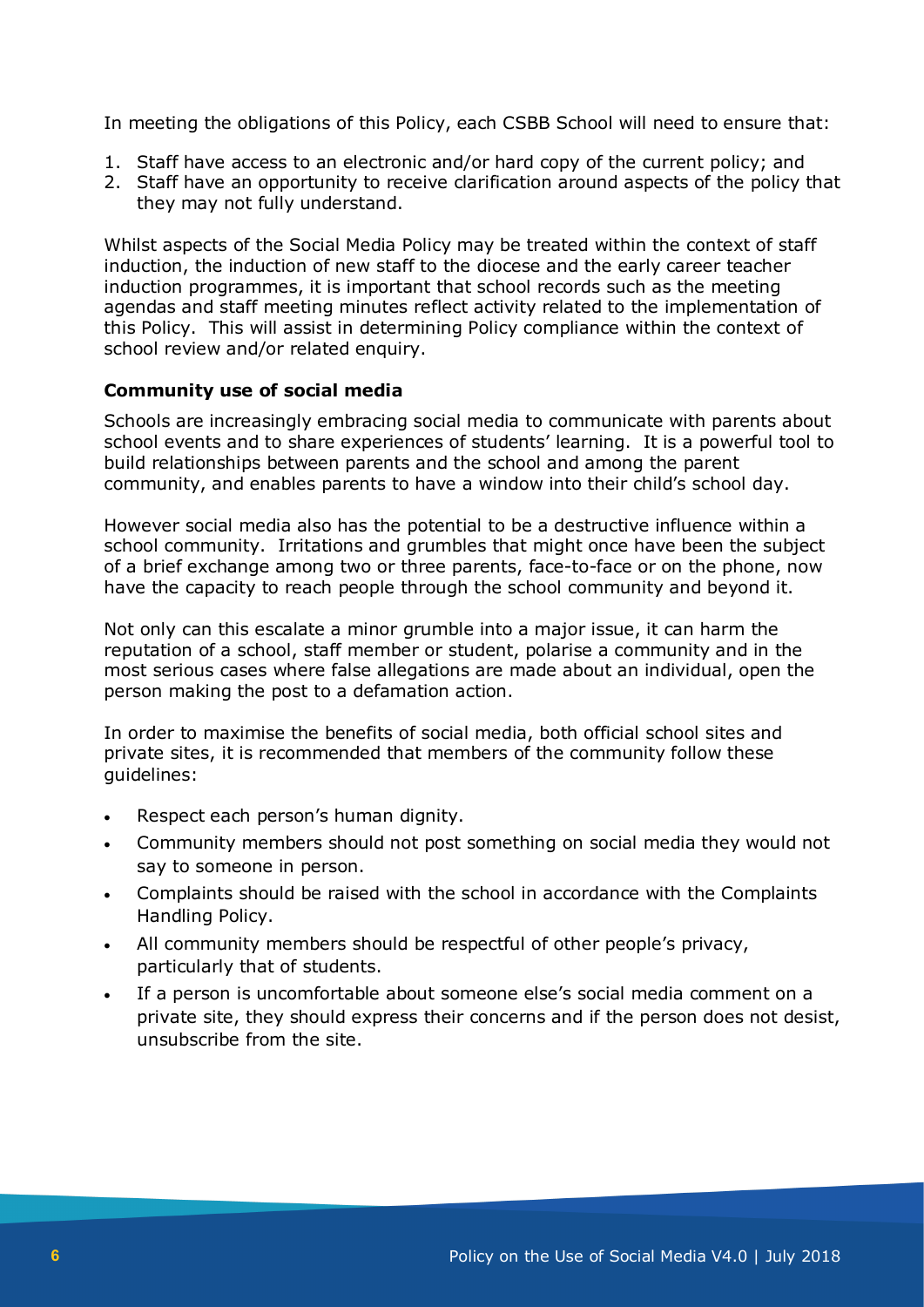# **4. ROLES AND RESPONSIBILITIES**

# **Principals**

Principals have a responsibility to:

- implement this policy,
- provide professional learning opportunities for staff around policy implementation,
- refer to CSBB Child Protection Policies and be guided by advice provided by CSBB Child Protection Team, Family and Community Services and the NSW Police in relation to matters involving child protection and social media issues.

## **Teachers**

Teachers have a responsibility to:

- implement this policy,
- provide instruction to students in on-line personal safety issues including Social Media which are age and stage appropriate.

## **Catholic Schools Broken Bay (Office)**

CSBB has a responsibility to:

support schools to implement this policy.

# **5. RELATED LEGISLATION, POLICIES, GUIDELINES AND SUPPORT MATERIAL**

Legislation

- Australian Human Rights Commission Act 1986 (Cth)
- Copyright Act 1968 (Cth)
- Copyright Amendment (Digital Agenda) Act 2000 (Cth)
- Anti-Discrimination Act 1977 (NSW)
- Children and Young Persons (Care and Protection) Act 1998 (NSW)
- Defamation Act 2005 (NSW)
- Privacy Act 1988 (Cth)
- The Fair Work Act 2009 (Cth) Policies
- Australian Catholic Bishops Pastoral Letter on Internet Safety <https://www.youtube.com/watch?v=sKF1BdUmBtY>
- Social Networking Protocol for the Catholic Church in Australia Australian Catholic Bishops Conference December 2009 [http://www.catholic.org.au](http://www.catholic.org.au/)
- Staff Use of Social Media in Sydney Catholic Schools CEO Sydney 2012
- Social Networks: portals of truth and faith; new spaces for evangelisation (Pontifical Council for Social Communications 2013)